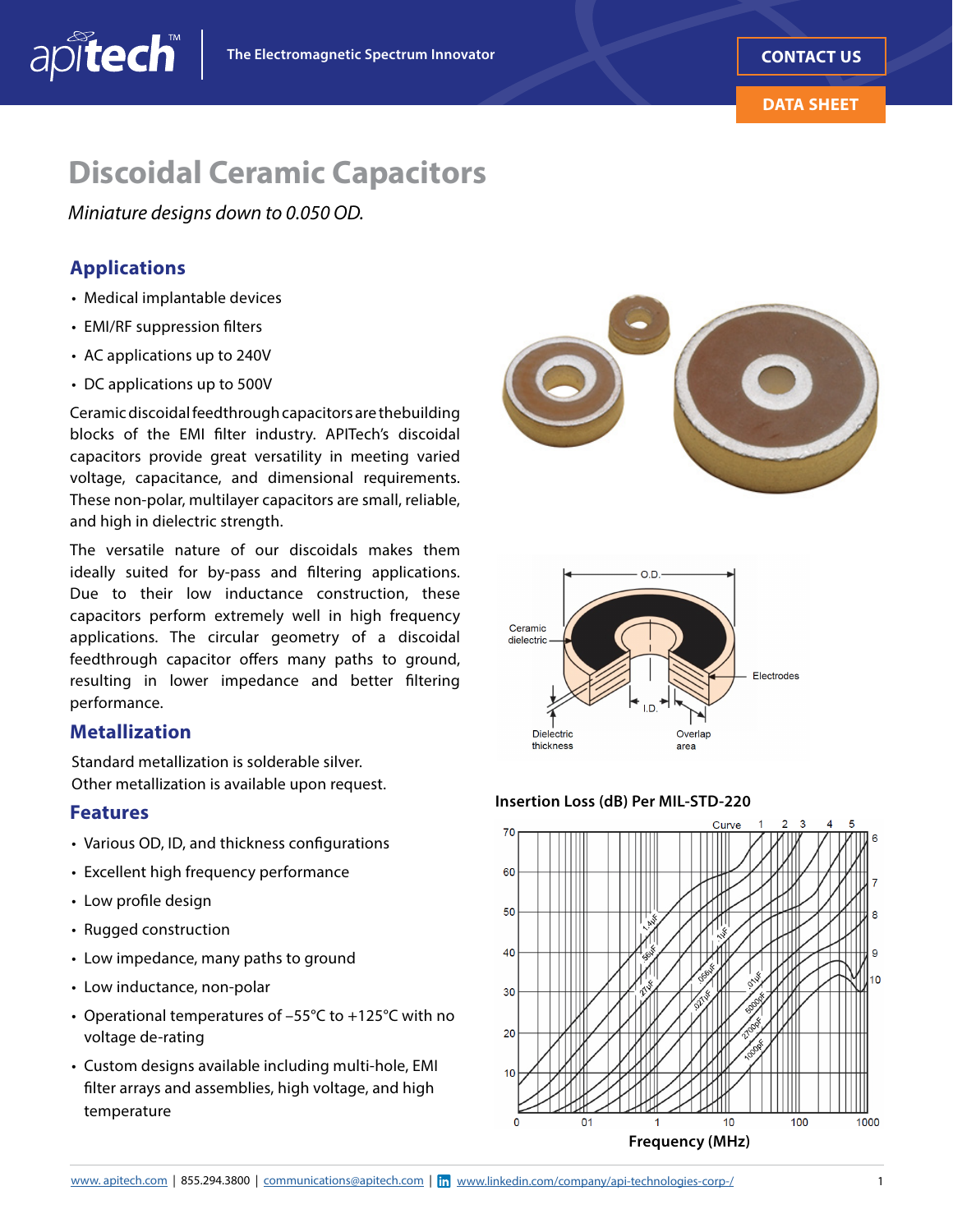

# **Discoidal NPO**

apitech

| IΓ | <b>Termination</b> | Area |  |
|----|--------------------|------|--|
|    |                    |      |  |

#### *Note: AC voltage determined upon request*

| OD          | (in)                 |     | $0.05 \pm 0.005$  |                  |    |     |                 |                  | $0.080 \pm 0.005$ |                   |                   | $0.100 \pm 0.005$ |    |     |       | $0.135 \pm 0.005$ |    |                   | $0.150 \pm 0.010$ |               |    | $0.195 \pm 0.010$ |                 |                  |    |                   | $0.340 \pm 0.010$ |                |                   | $0.595 \pm 0.010$ |                  |               |    |
|-------------|----------------------|-----|-------------------|------------------|----|-----|-----------------|------------------|-------------------|-------------------|-------------------|-------------------|----|-----|-------|-------------------|----|-------------------|-------------------|---------------|----|-------------------|-----------------|------------------|----|-------------------|-------------------|----------------|-------------------|-------------------|------------------|---------------|----|
|             | (mm)                 |     | $1.27 \pm 0.13$   |                  |    |     | $2.03 \pm 0.13$ |                  |                   |                   |                   | $2.54 \pm 0.13$   |    |     |       | $3.43 \pm 0.13$   |    |                   | $3.81 \pm 0.25$   |               |    |                   | $4.95 \pm 0.25$ |                  |    |                   | $8.64 \pm 0.25$   |                |                   | $15.11 \pm 0.25$  |                  |               |    |
| ID          | (in)                 |     | $0.014 \pm 0.005$ |                  |    |     | $0.030 + 0.005$ |                  |                   |                   | $0.040 \pm 0.005$ |                   |    |     |       | $0.040 \pm 0.005$ |    | $0.045 \pm 0.005$ |                   |               |    | $0.062 \pm 0.005$ |                 |                  |    | $0.055 \pm 0.005$ |                   |                | $0.055 \pm 0.005$ |                   |                  |               |    |
|             | (mm)                 |     | $0.36 \pm 0.13$   |                  |    |     | $0.76 \pm 0.13$ |                  |                   |                   |                   | $1.02 \pm 0.13$   |    |     |       | $1.02 \pm 0.13$   |    |                   | $1.14 \pm 0.13$   |               |    |                   | $1.52 \pm 0.13$ |                  |    |                   | $1.40 \pm 0.13$   |                |                   |                   | $2.41 \pm 0.13$  |               |    |
| T           | (in)                 |     |                   | 0.035            |    |     |                 | 0.045            |                   |                   |                   | 0.060             |    |     | 0.060 |                   |    |                   |                   | 0.110         |    |                   |                 | 0.120            |    |                   | 0.120             |                |                   |                   |                  | 0.125         |    |
| <b>MAX</b>  | (mm)                 |     |                   | 0.89             |    |     |                 | 1.14             |                   |                   |                   | 1.52              |    |     |       | 1.52              |    |                   |                   | 2.79          |    |                   |                 | 3.05             |    |                   |                   | 3.05           |                   |                   |                  | 3.18          |    |
| <b>TERM</b> | (in)                 |     |                   | 0                |    |     | 0.000-0.015     |                  |                   |                   |                   | 0.000-0.020       |    |     |       | 0.000-0.025       |    |                   | 0.000-0.025       |               |    |                   | 0.002-0.025     |                  |    |                   | 0.005-0.045       |                |                   |                   | 0.005-0.055      |               |    |
| BW          | (mm)                 |     |                   | 0                |    |     | $0.00 - 0.38$   |                  |                   |                   |                   | $0.00 - 0.51$     |    |     |       | $0.00 - 0.64$     |    |                   |                   | $0.00 - 0.64$ |    |                   | $0.05 - 0.64$   |                  |    |                   | $0.13 - 1.14$     |                |                   |                   |                  | $0.13 - 1.40$ |    |
|             | WV(VDC)              |     |                   |                  |    |     |                 |                  |                   |                   |                   |                   |    |     |       |                   |    |                   |                   |               |    |                   |                 |                  |    |                   |                   |                |                   |                   |                  |               |    |
| Cap(pF)     |                      | 500 | 200               | $\overline{100}$ | 50 | 500 | 200             | $\overline{100}$ | 50                | $\frac{500}{500}$ | 200               | $\overline{5}$    | 50 | 500 | 200   | $\overline{100}$  | 50 | ခြွ               | 200               | 100           | 50 | 500               | 200             | $\overline{100}$ | 50 | 500               | 200               | $\overline{5}$ | 50                | 500               | $\overline{200}$ | 100           | 50 |
|             | 33<br>39<br>47       |     |                   |                  |    |     |                 |                  |                   |                   |                   |                   |    |     |       |                   |    |                   |                   |               |    |                   |                 |                  |    |                   |                   |                |                   |                   |                  |               |    |
|             | 56<br>68<br>82       |     |                   |                  |    |     |                 |                  |                   |                   |                   |                   |    |     |       |                   |    |                   |                   |               |    |                   |                 |                  |    |                   |                   |                |                   |                   |                  |               |    |
|             | 100<br>120<br>150    |     |                   |                  |    |     |                 |                  |                   |                   |                   |                   |    |     |       |                   |    |                   |                   |               |    |                   |                 |                  |    |                   |                   |                |                   |                   |                  |               |    |
|             | 180<br>220<br>270    |     |                   |                  |    |     |                 |                  |                   |                   |                   |                   |    |     |       |                   |    |                   |                   |               |    |                   |                 |                  |    |                   |                   |                |                   |                   |                  |               |    |
|             | 330<br>390<br>470    |     |                   |                  |    |     |                 |                  |                   |                   |                   |                   |    |     |       |                   |    |                   |                   |               |    |                   |                 |                  |    |                   |                   |                |                   |                   |                  |               |    |
|             | 560<br>680<br>820    |     |                   |                  |    |     |                 |                  |                   |                   |                   |                   |    |     |       |                   |    |                   |                   |               |    |                   |                 |                  |    |                   |                   |                |                   |                   |                  |               |    |
|             | 1000<br>1200<br>1500 |     |                   |                  |    |     |                 |                  |                   |                   |                   |                   |    |     |       |                   |    |                   |                   |               |    |                   |                 |                  |    |                   |                   |                |                   |                   |                  |               |    |
|             | 1800<br>2200<br>2700 |     |                   |                  |    |     |                 |                  |                   |                   |                   |                   |    |     |       |                   |    |                   |                   |               |    |                   |                 |                  |    |                   |                   |                |                   |                   |                  |               |    |
|             | 3300<br>3900<br>4700 |     |                   |                  |    |     |                 |                  |                   |                   |                   |                   |    |     |       |                   |    |                   |                   |               |    |                   |                 |                  |    |                   |                   |                |                   |                   |                  |               |    |
|             | 5600<br>6800<br>8200 |     |                   |                  |    |     |                 |                  |                   |                   |                   |                   |    |     |       |                   |    |                   |                   |               |    |                   |                 |                  |    |                   |                   |                |                   |                   |                  |               |    |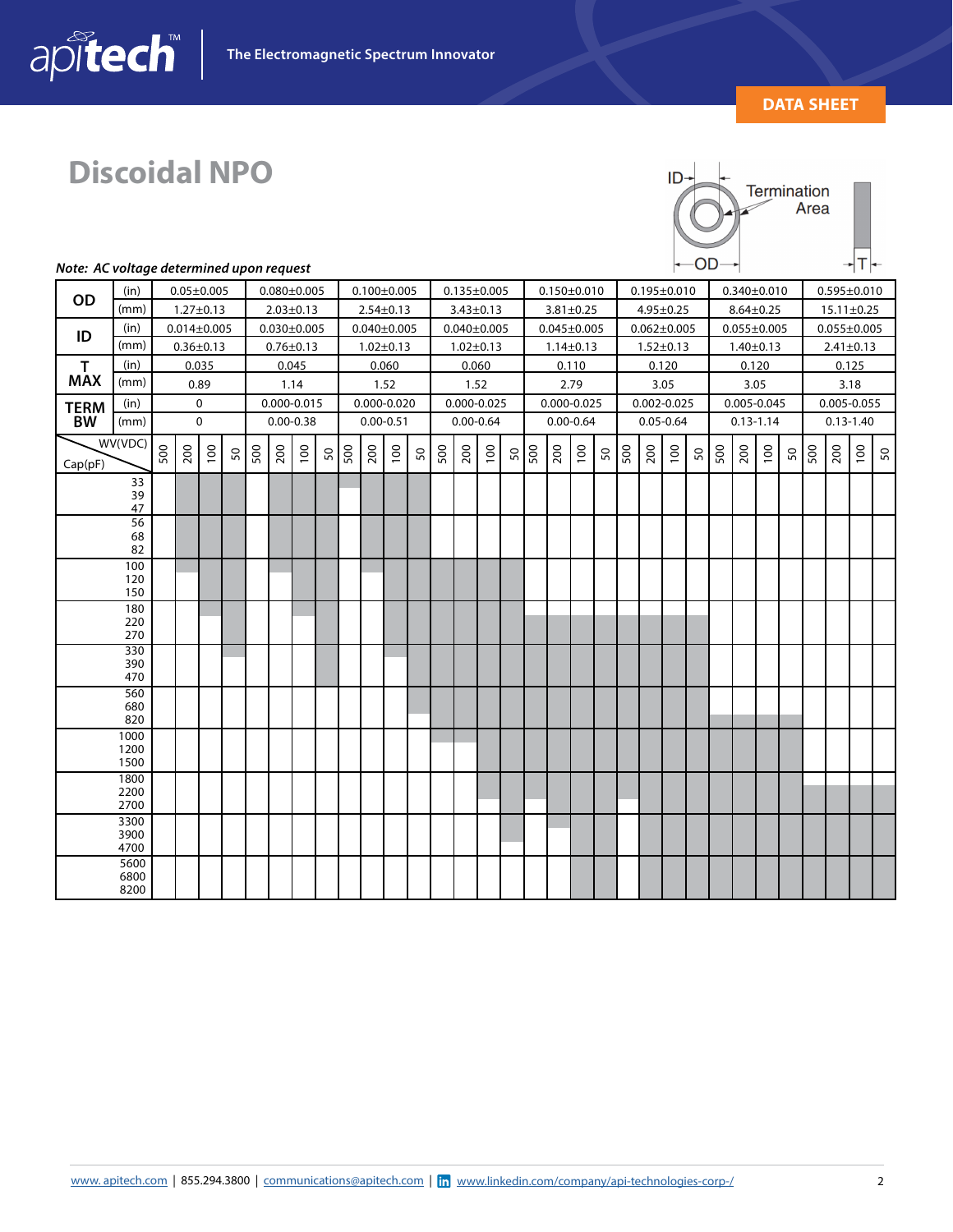### **DATA SHEET**

# **Discoidal X7R**

apitech

| Н | <b>Termination</b><br>Area |
|---|----------------------------|
|   |                            |

#### *Note: AC voltage determined upon request*

| OD<br>(mm)<br>$1.27 \pm 0.13$<br>$2.03 \pm 0.13$<br>$2.54 \pm 0.13$<br>$3.43 \pm 0.13$<br>$3.81 \pm 0.25$<br>$4.95 \pm 0.25$                                                                                                       | $8.64 \pm 0.25$                      |                                    |  |  |  |
|------------------------------------------------------------------------------------------------------------------------------------------------------------------------------------------------------------------------------------|--------------------------------------|------------------------------------|--|--|--|
|                                                                                                                                                                                                                                    |                                      | $15.11 \pm 0.25$                   |  |  |  |
| (in)<br>$0.014 \pm 0.005$<br>$0.045 \pm 0.005$<br>$0.030 \pm 0.005$<br>$0.040 \pm 0.005$<br>$0.040 \pm 0.005$<br>$0.062 \pm 0.005$<br>ID                                                                                           | $0.055 \pm 0.005$                    | $0.055 \pm 0.005$                  |  |  |  |
| (mm)<br>$0.36 \pm 0.13$<br>$0.76 \pm 0.13$<br>$1.02 \pm 0.13$<br>$1.02 \pm 0.13$<br>$1.14 \pm 0.13$<br>$1.52 \pm 0.13$                                                                                                             | $1.40 \pm 0.13$                      | $2.41 \pm 0.13$                    |  |  |  |
| (in)<br>Τ<br>0.035<br>0.045<br>0.060<br>0.060<br>0.110<br>0.120                                                                                                                                                                    | 0.120                                | 0.125                              |  |  |  |
| <b>MAX</b><br>(mm)<br>0.89<br>1.14<br>1.52<br>1.52<br>2.79<br>3.05                                                                                                                                                                 | 3.05                                 | 3.18                               |  |  |  |
| 0<br>0.000-0.015<br>0.000-0.020<br>0.000-0.025<br>0.000-0.025<br>0.002-0.025<br>(in)<br><b>TERM</b>                                                                                                                                | 0.005-0.045                          | 0.005-0.055                        |  |  |  |
| BW<br>0<br>$0.00 - 0.64$<br>$0.05 - 0.64$<br>(mm)<br>$0.00 - 0.38$<br>$0.00 - 0.51$<br>$0.00 - 0.64$                                                                                                                               | $0.13 - 1.14$                        | $0.13 - 1.40$                      |  |  |  |
| WV(VDC)                                                                                                                                                                                                                            |                                      |                                    |  |  |  |
| 500<br>200<br>500<br>$\overline{100}$<br>$\overline{100}$<br>500<br>200<br>100<br>200<br>$\overline{100}$<br>$\frac{5}{20}$<br>200<br>100<br>200<br>500<br>200<br>500<br>$\overline{100}$<br>50<br>50<br>50<br>50<br>50<br>Cap(pF) | 500<br>200<br>$\overline{100}$<br>50 | 200<br>500<br>$\overline{5}$<br>50 |  |  |  |
| 1000                                                                                                                                                                                                                               |                                      |                                    |  |  |  |
| 1200                                                                                                                                                                                                                               |                                      |                                    |  |  |  |
| 1500<br>1800                                                                                                                                                                                                                       |                                      |                                    |  |  |  |
| 2200                                                                                                                                                                                                                               |                                      |                                    |  |  |  |
| 2700                                                                                                                                                                                                                               |                                      |                                    |  |  |  |
| 3300<br>3900                                                                                                                                                                                                                       |                                      |                                    |  |  |  |
| 4700                                                                                                                                                                                                                               |                                      |                                    |  |  |  |
| 5600                                                                                                                                                                                                                               |                                      |                                    |  |  |  |
| 6800<br>8200                                                                                                                                                                                                                       |                                      |                                    |  |  |  |
| 10000                                                                                                                                                                                                                              |                                      |                                    |  |  |  |
| 12000                                                                                                                                                                                                                              |                                      |                                    |  |  |  |
| 15000<br>18000                                                                                                                                                                                                                     |                                      |                                    |  |  |  |
| 22000                                                                                                                                                                                                                              |                                      |                                    |  |  |  |
| 27000                                                                                                                                                                                                                              |                                      |                                    |  |  |  |
| 33000<br>39000                                                                                                                                                                                                                     |                                      |                                    |  |  |  |
| 47000                                                                                                                                                                                                                              |                                      |                                    |  |  |  |
| 56000                                                                                                                                                                                                                              |                                      |                                    |  |  |  |
| 68000<br>82000                                                                                                                                                                                                                     |                                      |                                    |  |  |  |
| 100000                                                                                                                                                                                                                             |                                      |                                    |  |  |  |
| 120000<br>150000                                                                                                                                                                                                                   |                                      |                                    |  |  |  |
| 180000                                                                                                                                                                                                                             |                                      |                                    |  |  |  |
| 220000                                                                                                                                                                                                                             |                                      |                                    |  |  |  |
| 270000                                                                                                                                                                                                                             |                                      |                                    |  |  |  |
| 330000<br>390000                                                                                                                                                                                                                   |                                      |                                    |  |  |  |
| 470000                                                                                                                                                                                                                             |                                      |                                    |  |  |  |
| 560000<br>680000                                                                                                                                                                                                                   |                                      |                                    |  |  |  |
| 820000                                                                                                                                                                                                                             |                                      |                                    |  |  |  |
| 1000000                                                                                                                                                                                                                            |                                      |                                    |  |  |  |
| 1200000<br>1500000                                                                                                                                                                                                                 |                                      |                                    |  |  |  |
| 1800000                                                                                                                                                                                                                            |                                      |                                    |  |  |  |
| 2200000                                                                                                                                                                                                                            |                                      |                                    |  |  |  |
| 1500000<br>1800000                                                                                                                                                                                                                 |                                      |                                    |  |  |  |
| 2200000                                                                                                                                                                                                                            |                                      |                                    |  |  |  |
| 2700000                                                                                                                                                                                                                            |                                      |                                    |  |  |  |
| 3300000<br>3900000                                                                                                                                                                                                                 |                                      |                                    |  |  |  |
| 4700000                                                                                                                                                                                                                            |                                      |                                    |  |  |  |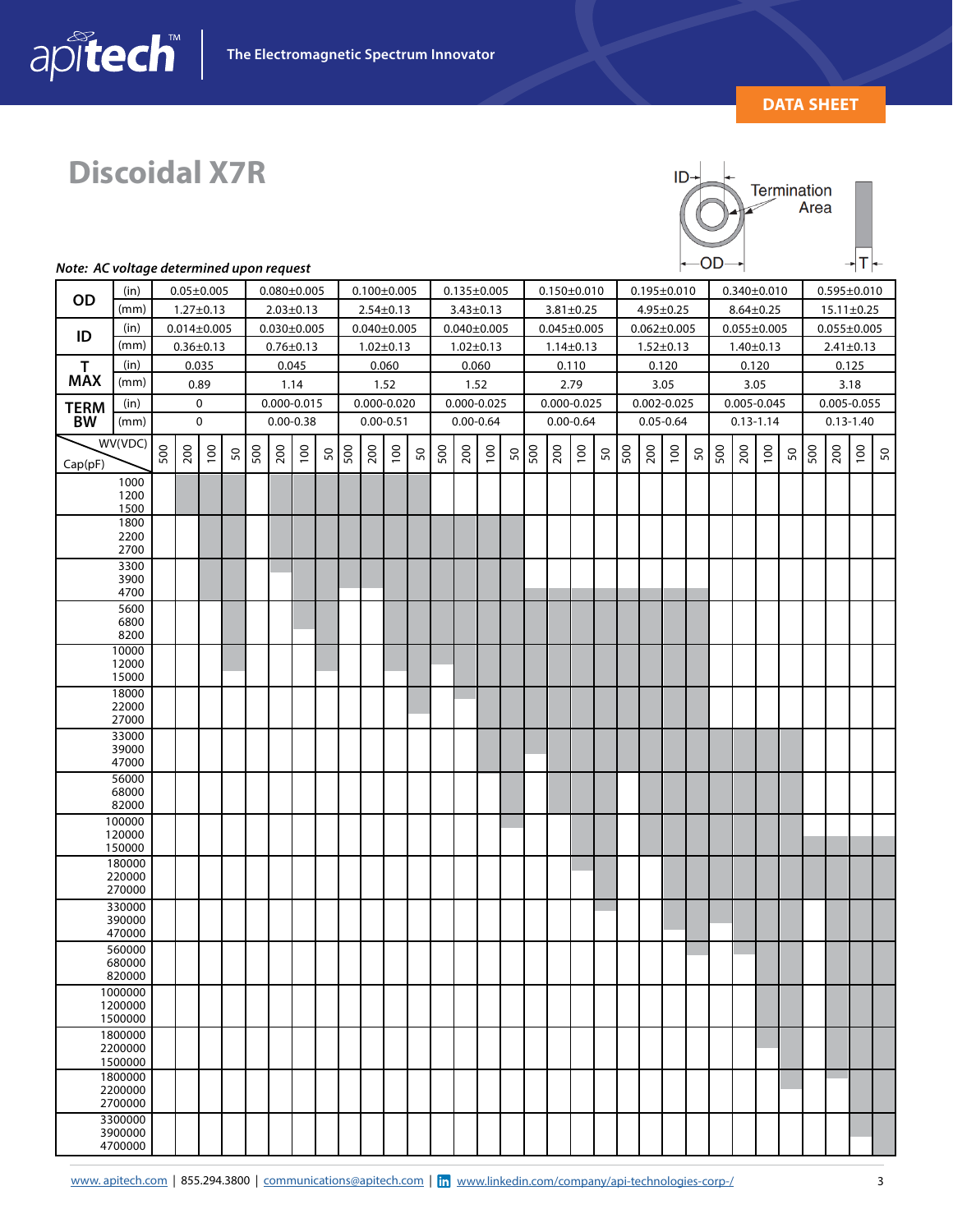### **DATA SHEET**

# **Discoidal Z5U**

apitech



#### *Note: AC voltage determined upon request*

|             | (in)               |     |                   | $0.080 \pm 0.005$ |    |     |     | $0.100 \pm 0.005$ |    |                 |     | $0.135 \pm 0.005$ |                 |     |       | $0.150 \pm 0.010$ |    |                 |     | $0.195 \pm 0.010$ |                 |     | $0.340 \pm 0.010$ |                  |     | $0.595 \pm 0.010$ |     |    |
|-------------|--------------------|-----|-------------------|-------------------|----|-----|-----|-------------------|----|-----------------|-----|-------------------|-----------------|-----|-------|-------------------|----|-----------------|-----|-------------------|-----------------|-----|-------------------|------------------|-----|-------------------|-----|----|
| OD          | (mm)               |     |                   | $2.03 \pm 0.13$   |    |     |     | $2.54 \pm 0.13$   |    | $3.43 \pm 0.13$ |     |                   | $3.81 \pm 0.25$ |     |       |                   |    | $4.95 \pm 0.25$ |     |                   | $8.64 \pm 0.25$ |     |                   | $15.11 \pm 0.25$ |     |                   |     |    |
|             | (in)               |     | $0.030 \pm 0.005$ |                   |    |     |     | $0.040 \pm 0.005$ |    |                 |     | $0.040 \pm 0.005$ |                 |     |       | $0.045 \pm 0.005$ |    |                 |     | $0.062 \pm 0.005$ |                 |     | $0.055 \pm 0.005$ |                  |     | $0.055 \pm 0.005$ |     |    |
| ID          | (mm)               |     |                   | $0.76 \pm 0.13$   |    |     |     | $1.02 \pm 0.13$   |    |                 |     | $1.02 \pm 0.13$   |                 |     |       | $1.14 \pm 0.13$   |    |                 |     | $1.52 \pm 0.13$   |                 |     | $1.40 \pm 0.13$   |                  |     | $2.41 \pm 0.13$   |     |    |
| T           | (in)               |     |                   | 0.045             |    |     |     | 0.060             |    |                 |     | 0.060             |                 |     | 0.110 |                   |    |                 |     | 0.120             |                 |     | 0.120             |                  |     | 0.125             |     |    |
| <b>MAX</b>  | (mm)               |     |                   | 1.14              |    |     |     | 1.52              |    |                 |     | 1.52              |                 |     | 2.79  |                   |    |                 |     | 3.05              |                 |     | 3.05              |                  |     | 3.18              |     |    |
|             | (in)               |     |                   | $0.000 - 0.015$   |    |     |     | 0.000-0.020       |    |                 |     | 0.000-0.025       |                 |     |       | $0.000 \pm 0.025$ |    |                 |     | 0.002-0.025       |                 |     | 0.005-0.045       |                  |     | 0.005-0.055       |     |    |
| TERM.<br>BW | (mm)               |     |                   | $0.00 - 0.38$     |    |     |     | $0.00 - 0.51$     |    |                 |     | $0.00 - 0.64$     |                 |     |       | $0.00 - 0.64$     |    |                 |     | $0.05 - 0.64$     |                 |     | $0.13 - 1.14$     |                  |     | $0.13 - 1.40$     |     |    |
|             |                    |     |                   |                   |    |     |     |                   |    |                 |     |                   |                 |     |       |                   |    |                 |     |                   |                 |     |                   |                  |     |                   |     |    |
| Cap(pF)     | WV(VDC)            | 500 | 200               | $\overline{100}$  | 50 | 500 | 200 | $\overline{100}$  | 50 | 500             | 200 | $\overline{100}$  | 50              | 500 | 200   | $\overline{100}$  | 50 | 500             | 200 | $\overline{100}$  | $\frac{50}{50}$ | 200 | $\overline{5}$    | 50               | 500 | 200               | 100 | 50 |
|             |                    |     |                   |                   |    |     |     |                   |    |                 |     |                   |                 |     |       |                   |    |                 |     |                   |                 |     |                   |                  |     |                   |     |    |
|             | 1800<br>2200       |     |                   |                   |    |     |     |                   |    |                 |     |                   |                 |     |       |                   |    |                 |     |                   |                 |     |                   |                  |     |                   |     |    |
|             | 2700               |     |                   |                   |    |     |     |                   |    |                 |     |                   |                 |     |       |                   |    |                 |     |                   |                 |     |                   |                  |     |                   |     |    |
|             | 3300               |     |                   |                   |    |     |     |                   |    |                 |     |                   |                 |     |       |                   |    |                 |     |                   |                 |     |                   |                  |     |                   |     |    |
|             | 3900<br>4700       |     |                   |                   |    |     |     |                   |    |                 |     |                   |                 |     |       |                   |    |                 |     |                   |                 |     |                   |                  |     |                   |     |    |
|             | 5600               |     |                   |                   |    |     |     |                   |    |                 |     |                   |                 |     |       |                   |    |                 |     |                   |                 |     |                   |                  |     |                   |     |    |
|             | 6800               |     |                   |                   |    |     |     |                   |    |                 |     |                   |                 |     |       |                   |    |                 |     |                   |                 |     |                   |                  |     |                   |     |    |
|             | 8200               |     |                   |                   |    |     |     |                   |    |                 |     |                   |                 |     |       |                   |    |                 |     |                   |                 |     |                   |                  |     |                   |     |    |
|             | 10000<br>12000     |     |                   |                   |    |     |     |                   |    |                 |     |                   |                 |     |       |                   |    |                 |     |                   |                 |     |                   |                  |     |                   |     |    |
|             | 15000              |     |                   |                   |    |     |     |                   |    |                 |     |                   |                 |     |       |                   |    |                 |     |                   |                 |     |                   |                  |     |                   |     |    |
|             | 18000              |     |                   |                   |    |     |     |                   |    |                 |     |                   |                 |     |       |                   |    |                 |     |                   |                 |     |                   |                  |     |                   |     |    |
|             | 22000<br>27000     |     |                   |                   |    |     |     |                   |    |                 |     |                   |                 |     |       |                   |    |                 |     |                   |                 |     |                   |                  |     |                   |     |    |
|             | 33000              |     |                   |                   |    |     |     |                   |    |                 |     |                   |                 |     |       |                   |    |                 |     |                   |                 |     |                   |                  |     |                   |     |    |
|             | 39000              |     |                   |                   |    |     |     |                   |    |                 |     |                   |                 |     |       |                   |    |                 |     |                   |                 |     |                   |                  |     |                   |     |    |
|             | 47000              |     |                   |                   |    |     |     |                   |    |                 |     |                   |                 |     |       |                   |    |                 |     |                   |                 |     |                   |                  |     |                   |     |    |
|             | 56000<br>68000     |     |                   |                   |    |     |     |                   |    |                 |     |                   |                 |     |       |                   |    |                 |     |                   |                 |     |                   |                  |     |                   |     |    |
|             | 82000              |     |                   |                   |    |     |     |                   |    |                 |     |                   |                 |     |       |                   |    |                 |     |                   |                 |     |                   |                  |     |                   |     |    |
|             | 100000             |     |                   |                   |    |     |     |                   |    |                 |     |                   |                 |     |       |                   |    |                 |     |                   |                 |     |                   |                  |     |                   |     |    |
|             | 120000<br>150000   |     |                   |                   |    |     |     |                   |    |                 |     |                   |                 |     |       |                   |    |                 |     |                   |                 |     |                   |                  |     |                   |     |    |
|             | 180000             |     |                   |                   |    |     |     |                   |    |                 |     |                   |                 |     |       |                   |    |                 |     |                   |                 |     |                   |                  |     |                   |     |    |
|             | 220000             |     |                   |                   |    |     |     |                   |    |                 |     |                   |                 |     |       |                   |    |                 |     |                   |                 |     |                   |                  |     |                   |     |    |
|             | 270000             |     |                   |                   |    |     |     |                   |    |                 |     |                   |                 |     |       |                   |    |                 |     |                   |                 |     |                   |                  |     |                   |     |    |
|             | 330000<br>390000   |     |                   |                   |    |     |     |                   |    |                 |     |                   |                 |     |       |                   |    |                 |     |                   |                 |     |                   |                  |     |                   |     |    |
|             | 470000             |     |                   |                   |    |     |     |                   |    |                 |     |                   |                 |     |       |                   |    |                 |     |                   |                 |     |                   |                  |     |                   |     |    |
|             | 560000             |     |                   |                   |    |     |     |                   |    |                 |     |                   |                 |     |       |                   |    |                 |     |                   |                 |     |                   |                  |     |                   |     |    |
|             | 680000<br>820000   |     |                   |                   |    |     |     |                   |    |                 |     |                   |                 |     |       |                   |    |                 |     |                   |                 |     |                   |                  |     |                   |     |    |
|             | 1000000            |     |                   |                   |    |     |     |                   |    |                 |     |                   |                 |     |       |                   |    |                 |     |                   |                 |     |                   |                  |     |                   |     |    |
|             | 1200000            |     |                   |                   |    |     |     |                   |    |                 |     |                   |                 |     |       |                   |    |                 |     |                   |                 |     |                   |                  |     |                   |     |    |
|             | 1500000            |     |                   |                   |    |     |     |                   |    |                 |     |                   |                 |     |       |                   |    |                 |     |                   |                 |     |                   |                  |     |                   |     |    |
|             | 1800000<br>2200000 |     |                   |                   |    |     |     |                   |    |                 |     |                   |                 |     |       |                   |    |                 |     |                   |                 |     |                   |                  |     |                   |     |    |
|             | 2700000            |     |                   |                   |    |     |     |                   |    |                 |     |                   |                 |     |       |                   |    |                 |     |                   |                 |     |                   |                  |     |                   |     |    |
|             | 3300000            |     |                   |                   |    |     |     |                   |    |                 |     |                   |                 |     |       |                   |    |                 |     |                   |                 |     |                   |                  |     |                   |     |    |
|             | 3900000<br>6800000 |     |                   |                   |    |     |     |                   |    |                 |     |                   |                 |     |       |                   |    |                 |     |                   |                 |     |                   |                  |     |                   |     |    |
|             | 8200000            |     |                   |                   |    |     |     |                   |    |                 |     |                   |                 |     |       |                   |    |                 |     |                   |                 |     |                   |                  |     |                   |     |    |
|             | 10000000           |     |                   |                   |    |     |     |                   |    |                 |     |                   |                 |     |       |                   |    |                 |     |                   |                 |     |                   |                  |     |                   |     |    |
|             | 12000000           |     |                   |                   |    |     |     |                   |    |                 |     |                   |                 |     |       |                   |    |                 |     |                   |                 |     |                   |                  |     |                   |     |    |
|             | 15000000           |     |                   |                   |    |     |     |                   |    |                 |     |                   |                 |     |       |                   |    |                 |     |                   |                 |     |                   |                  |     |                   |     |    |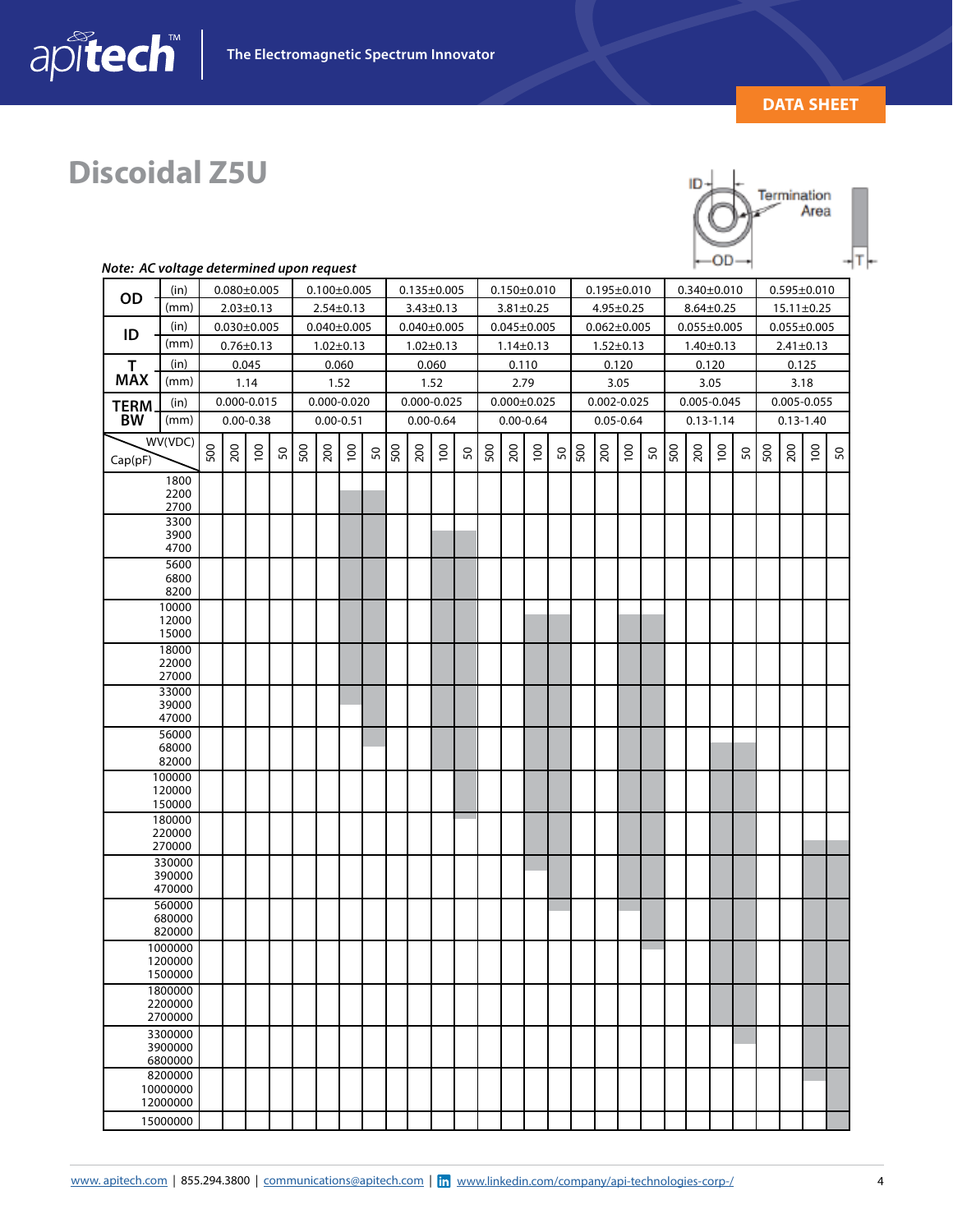# **Discoidal Electrical Testing**

apitech

|                                    |                            | <b>Temperature Coefficient</b>                                       |                                                                          |                                                                      |  |  |  |  |  |
|------------------------------------|----------------------------|----------------------------------------------------------------------|--------------------------------------------------------------------------|----------------------------------------------------------------------|--|--|--|--|--|
| <b>Electrical Parameter</b>        | <b>Test Method</b>         | <b>NPO</b>                                                           | X7R                                                                      | Z <sub>5</sub> U                                                     |  |  |  |  |  |
| <b>Temperature Coefficient</b>     | <b>EIA 198</b>             | $\pm 30$ ppm/ $\degree$ C, -55 to 125 $\degree$ C                    | ±15%, -55 to 125°C                                                       | +22, -56%, +10 to +85°C                                              |  |  |  |  |  |
| Capacitance Tolerance              | <b>EIA Tolerance Code</b>  | K, M, P                                                              | K, M, P                                                                  | M, P, Z                                                              |  |  |  |  |  |
| Capacitance Test @25°C             | MIL-STD-202,<br>Method 305 | $Cap \leq 100pF$ ; 1 MHz<br>1 Vrms Cap≥100pF:<br>1 KHz, 1 Vrms       | 1 KHZ, 1 Vrms                                                            | 1 KHZ, 0.5 Vrms                                                      |  |  |  |  |  |
| Dissipation Factor @25°C           | MIL-STD-202,<br>Method 305 | .015% max.                                                           | $3.5\%$ max.                                                             | $3.5\%$ max.                                                         |  |  |  |  |  |
| Aging Rate (per decade)            |                            | $0\%$                                                                | $< 2.0\%$                                                                | $< 3.5\%$                                                            |  |  |  |  |  |
| Insulation Resistance @25°C        | MIL-STD-202,<br>Method 302 | 1000 M $\Omega$ · $\mu$ F<br>or 100 KM $\Omega$<br>whichever is less | 1000 M $\Omega$ · $\mu$ F<br>or 100 KM $\Omega$<br>whichever is less     | 1000 M $\Omega$ · $\mu$ F<br>or 100 KM $\Omega$<br>whichever is less |  |  |  |  |  |
| Insulation Resistance @25°C        | MIL-STD-202,<br>Method 302 | $100M\Omega$ uF<br>or 10 KM $\Omega$<br>whichever is less            | $100M\Omega$ uF<br>or 10 KM $\Omega$<br>whichever is less                | $100M\Omega$ · $\mu$ F<br>or 10 KM $\Omega$<br>whichever is less     |  |  |  |  |  |
| Dielectric Withstanding<br>Voltage | MIL-STD-202,<br>Method 301 | 250% of rated voltage                                                | 250% of rated voltage<br>5 second hold, 30-50 mA 5 second hold, 30-50 mA | 250% of rated voltage<br>5 second hold, 30-50 mA                     |  |  |  |  |  |

### **Discoidal Part Numbering System**

After determining the capacitor properties required for a given application, use the part numbering system below to place order. If there are any questions, do no hesitate to contact APITech's customer service team.

The part number shown represents a discoidal with an outer diameter of 0.340" and inner diameter of 0.055". The voltage rating for this part is 50 VDC. The ceramic type will be X7R. The capacitance value is 1,400,000 pF with tolerance of  $+100$ ,  $-0\%$ . The termination will be silver and the parts will receive bulk packaging. Since the last identifier in the part number is "0," there are no special requirements.



*Example:* **340055AX145P6B0**